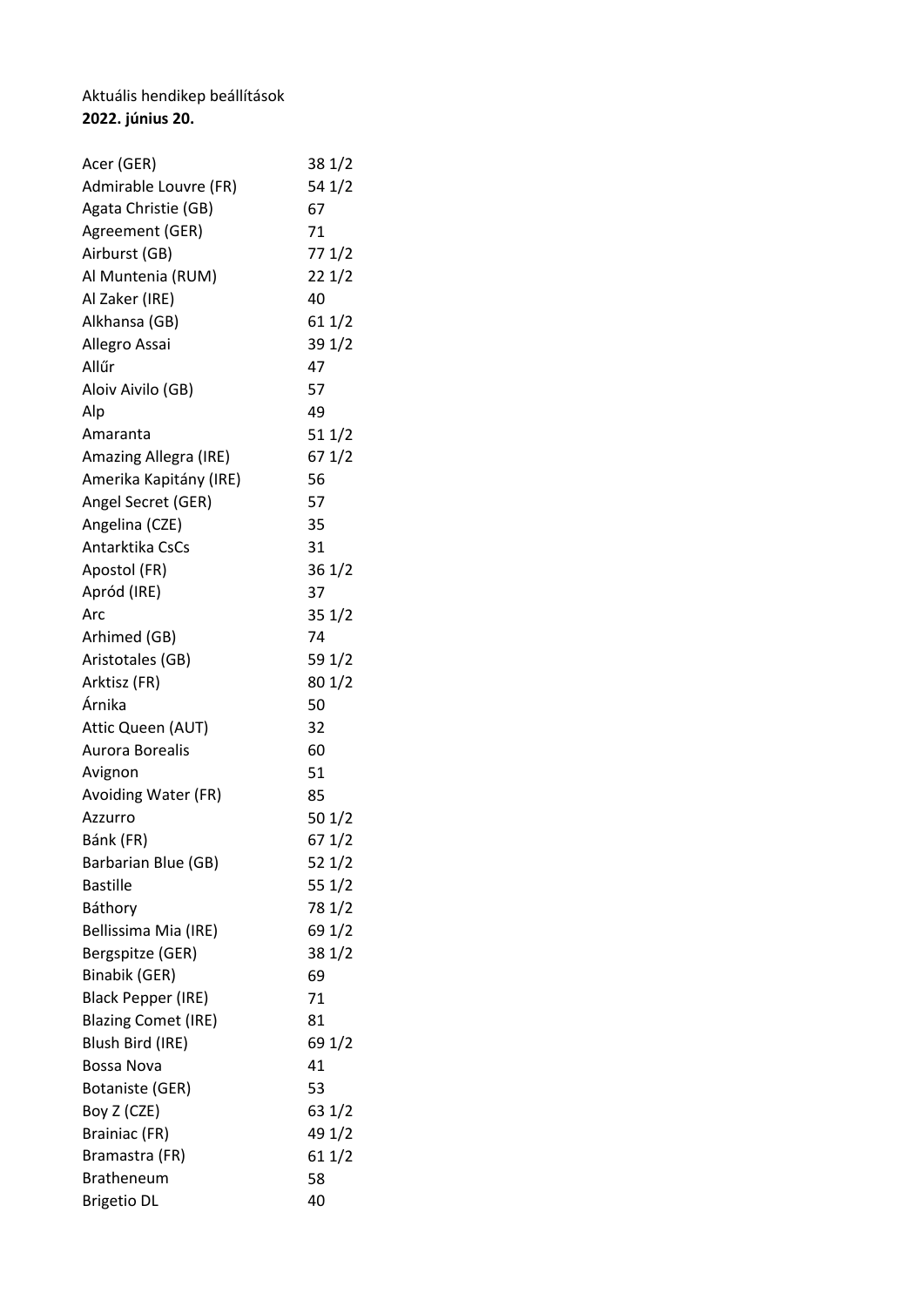| Briliantina (BUL)         | 571/2  |
|---------------------------|--------|
| <b>Brownie</b>            | 511/2  |
| <b>Bryan</b>              | 361/2  |
| <b>Bubesz</b>             | 43 1/2 |
| <b>Burag Prince (IRE)</b> | 38     |
| Calabrese (IRE)           | 72     |
| Can't Beat It (GB)        | 58 1/2 |
| Capo La Gala (GB)         | 571/2  |
| Carpaty Mast (SVK)        | 38     |
| Catch Me (IRE)            | 75     |
| Centrum                   | 44     |
| Cenzor                    | 611/2  |
| Charger                   | 46     |
| Charlie Firpo (IRE)       | 71     |
| Chatelet (FR)             | 471/2  |
| Chin Chin                 | 66     |
| Chocito Sts (IRE)         | 42     |
| Cirfandli                 | 73     |
| Cirkónia                  | 49 1/2 |
| Cirmi Sts (IRE)           | 56     |
| Copadelmundo (IRE)        | 73     |
| Cosima (GER)              | 44 1/2 |
| Criminális                | 281/2  |
| Crix Crax                 | 63     |
| Cromwell                  | 31     |
| Cry of Joy (FR)           | 66 1/2 |
| Cupido                    | 45 1/2 |
| <b>Daktilus</b>           | 40     |
| Dame Shelby (GB)          | 65 1/2 |
| Dancing Storm (FR)        | 60     |
| Dante Pokla (FR)          | 44     |
| Dante's Peak (GB)         | 69     |
| Dariya (FR)               | 80     |
| Delikát                   | 52     |
| Demon Slayer (GB)         | 47     |
| Denis The Diva (GB)       | 67     |
| Dharma                    | 48     |
| Diablo Sts (IRE)          | 65 1/2 |
| Diadora Sts (IRE)         | 66 1/2 |
| Different Illusion (GB)   | 61 1/2 |
| <b>Dirty Dancer</b>       | 261/2  |
| Dorka Sts (IRE)           | 63     |
| Dormi (IRE)               | 45 1/2 |
| Down Under (GER)          | 55     |
| Draco                     | 67 1/2 |
| Dubai Tigress (GB)        | 511/2  |
| Easy Cash                 | 46 1/2 |
| Eggi's Choice (IRE)       | 78 1/2 |
| Éjkirály                  | 65     |
| Elenium Sts (IRE)         | 57     |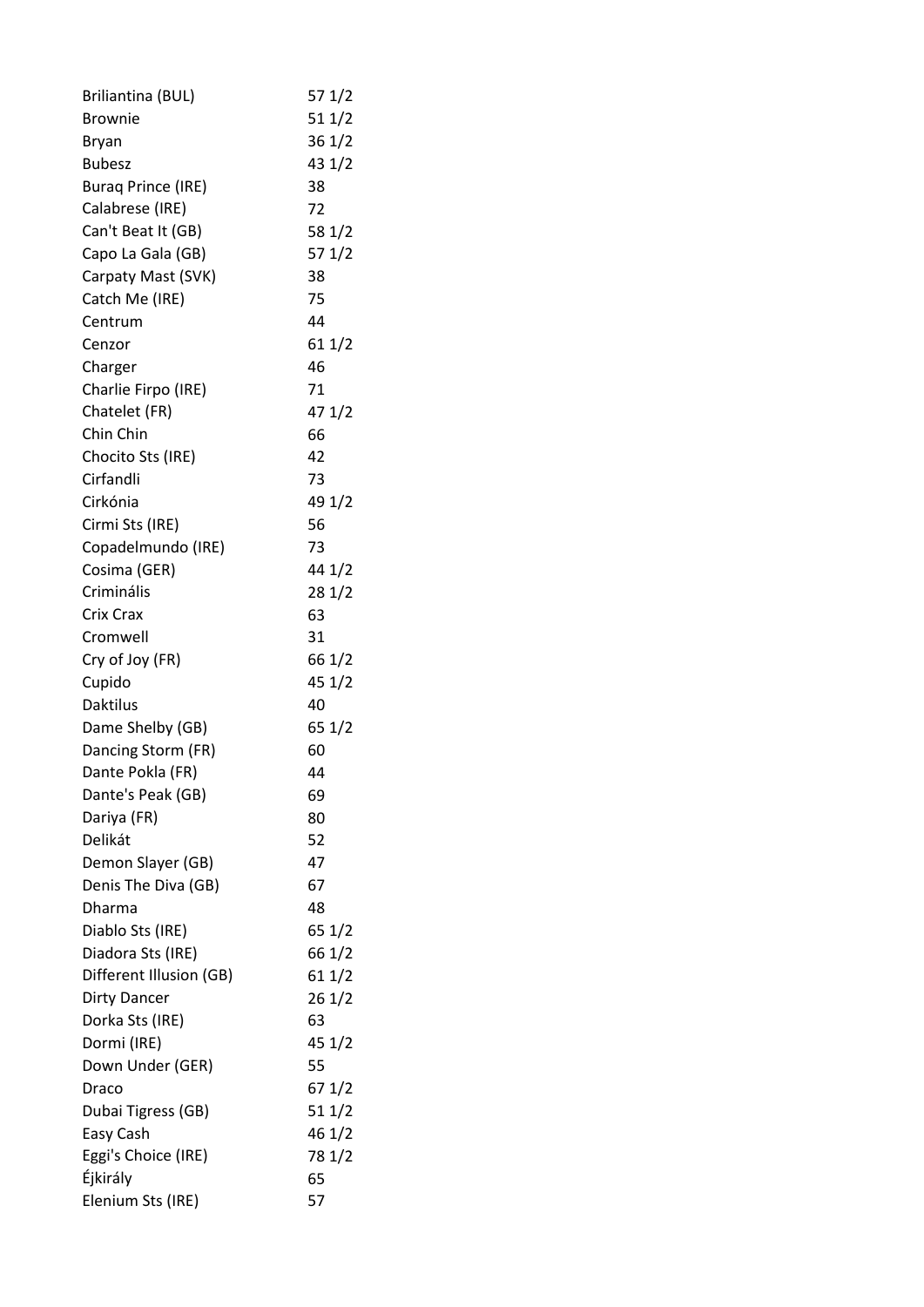| El Prado's Joy (GB)             | 72 1/2 |
|---------------------------------|--------|
| <b>Eminent Victory (IRE)</b>    | 57 1/2 |
| En Garde (GER)                  | 271/2  |
| Envious (GB)                    | 72     |
| Estepona                        | 42 1/2 |
| Esti Szél                       | 55     |
| <b>Eternity The Great (IRE)</b> | 43     |
| Expect No Mercy (FR)            | 54     |
| Fangio (GB)                     | 51     |
| Fearless Futures (GB)           | 62     |
| Felicita Girl (IRE)             | 64     |
| Ferrari Twister (CRO)           | 58     |
| <b>First Girl</b>               | 52     |
| First Thought (GB)              | 66     |
| Fleeting Vision (IRE)           | 42     |
| Flower of Paradise (FR)         | 421/2  |
| Forgiven (GB)                   | 52     |
| Fragile Planet (GB)             | 58 1/2 |
| Frangipáni                      | 52 1/2 |
| Friendly Fenomen (IRE)          | 68     |
| <b>Funny Girl</b>               | 39 1/2 |
| Galactic Gleam                  | 30     |
| Galiaspeed (FR)                 | 39 1/2 |
| Gato Pardo                      | 46 1/2 |
| Geige (GER)                     | 39     |
| Gerappa Sts (IRE)               | 52     |
| Ghost Sts (IRE)                 | 62     |
| Girl At Work (FR)               | 41     |
| Giulia                          | 39     |
| Goddess of War (AUT)            | 43     |
| Golden Boy                      | 64 1/2 |
| Golden Sea (IRE)                | 75 1/2 |
| Goosebump (GER)                 | 69     |
| Gospodar (GB)                   | 58 1/2 |
| Grangarde                       | 43 1/2 |
| Gunther (IRE)                   | 59     |
| Guriga Gold                     | 45     |
| Hacker                          | 27     |
| Hajnalmadár                     | 56     |
| Han Denever (GB)                | 67     |
| Heebie Jeebies (GB)             | 65 1/2 |
| Herastias (FR)                  | 51     |
| His Majesty                     | 45     |
| Hong Kong                       | 52     |
| Hortenzia                       | 38 1/2 |
| Hucsucso (IRE)                  | 411/2  |
| Hudson Hornet (FR)              | 46 1/2 |
| Humbuk                          | 64     |
| Hungarian Legend                | 56     |
| Hurrikán                        | 42     |
|                                 |        |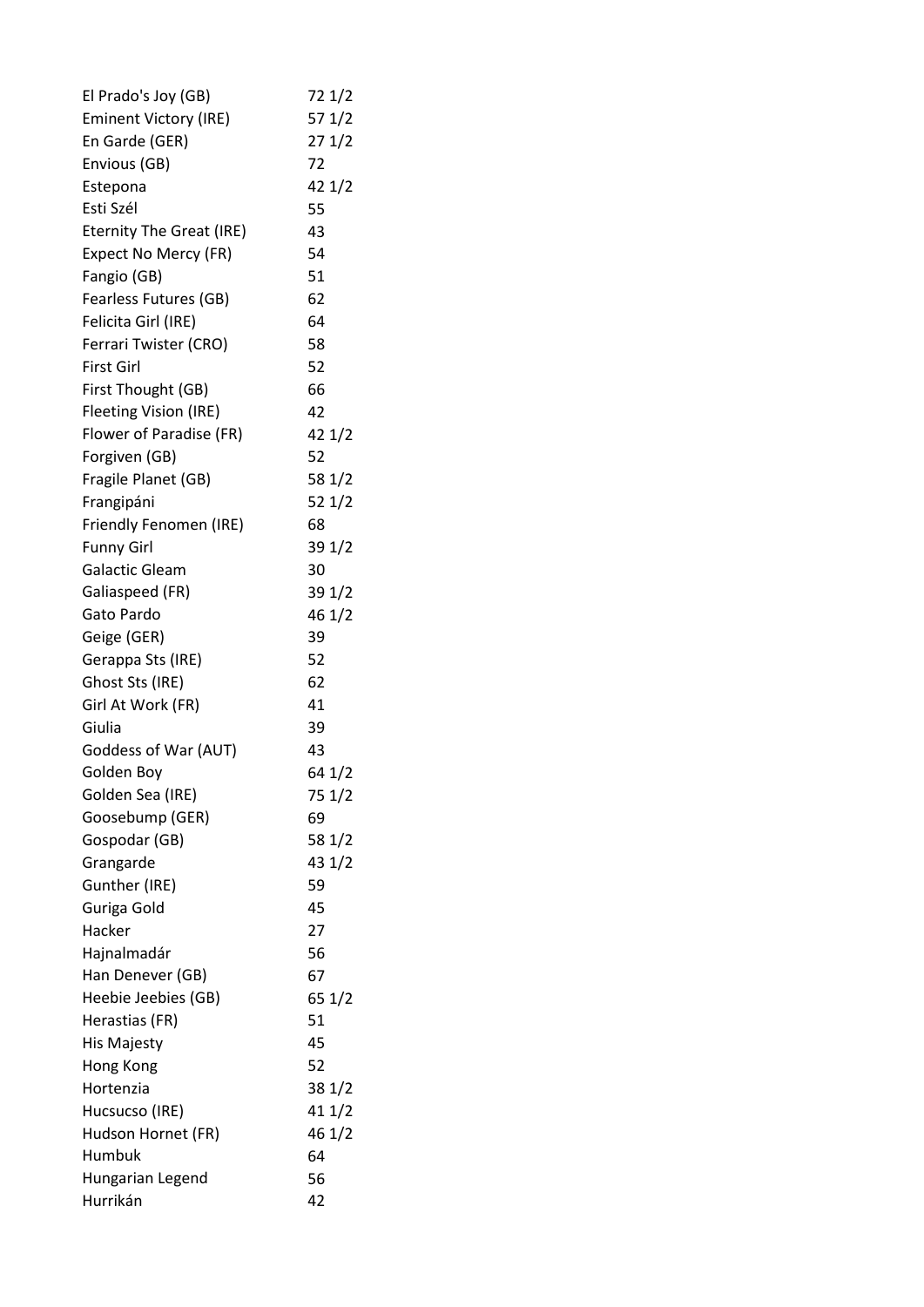| Ice Venom (FR)        | 521/2  |
|-----------------------|--------|
| Igazgató (GER)        | 64     |
| Illyés                | 55     |
| Impossible Star (IRE) | 68     |
| Impression (GB)       | 70     |
| Insterburg            | 601/2  |
| Irdatlan              | 65     |
| Iron John             | 56 1/2 |
| It's my Time (GER)    | 66 1/2 |
| Joaillier (FR)        | 52     |
| Juharliget            | 48     |
| Júlia                 | 23     |
| Jumeirah Beach (GER)  | 60     |
| Junot (FR)            | 57     |
| Juvenile              | 59     |
| Kaliyann (IRE)        | 51     |
| Kapdarkey (FR)        | 34 1/2 |
| Katalena (GB)         | 49 1/2 |
| Katchanka (FR)        | 53     |
| Kaukázus              | 51     |
| Kerengő               | 30     |
| Keszkenő              | 48 1/2 |
| Kinderdijk (GB)       | 501/2  |
| Klaudia Livius (IRE)  | 55     |
| Kokárda               | 46 1/2 |
| Kontroll              | 60 1/2 |
| Kötéltáncos           | 47     |
| La Lianga (FR)        | 63 1/2 |
| La Manche (FR)        | 44     |
| Lady Zsu (GB)         | 56     |
| Lancaster Dream (IRE) | 52     |
| Landspeed (IRE)       | 44     |
| Last Stride           | 66 1/2 |
| Lavalon (BUL)         | 56 1/2 |
| Leader Bear (IRE)     | 55 1/2 |
| Levendula (IRE)       | 70     |
| Liebeskind (GER)      | 55 1/2 |
| Light Blue Sky (GB)   | 72     |
| Light to Dream (GER)  | 46     |
| Linx (GER)            | 371/2  |
| London                | 60     |
| Loire                 | 39 1/2 |
| Love Forever (IRE)    | 621/2  |
| Love In (GER)         | 28     |
| Loveliness (GER)      | 52     |
| Lucifer               | 62     |
| <b>Luck Stone</b>     | 281/2  |
| Lump                  | 291/2  |
| Luna                  | 22     |
| Mágnás Miska (IRE)    | 74 1/2 |
|                       |        |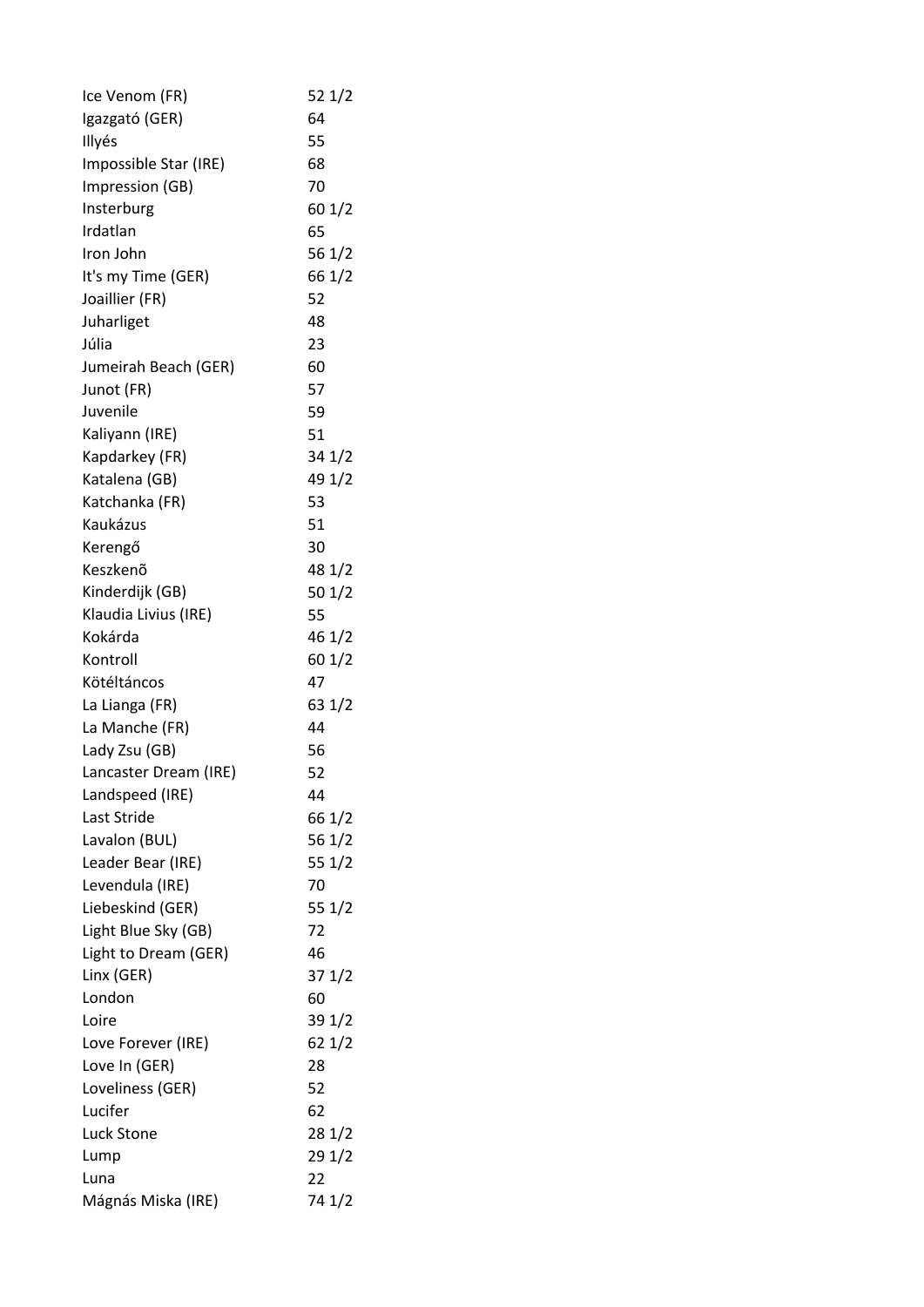| Makadám                       | 511/2  |
|-------------------------------|--------|
| Marlon                        | 88 1/2 |
| Marsellus Wallace (IRE)       | 65     |
| Marshmallow                   | 56 1/2 |
| Masamód                       | 571/2  |
| Masarati Twister (GER)        | 411/2  |
| Master of Win (GB)            | 52     |
| Maxim (GER)                   | 76     |
| Maxson Hill (FR)              | 521/2  |
| Mazsorett                     | 39     |
| Meghívó                       | 49     |
| Megintő                       | 57     |
| Meglepetés                    | 55     |
| Melmet (GB)                   | 64 1/2 |
| Menphis (FR)                  | 54     |
| Messina (SVK)                 | 53     |
| Metatron                      | 45 1/2 |
| Millennium Bay (IRE)          | 42 1/2 |
| Mimi (FR)                     | 29     |
| Minorita                      | 38 1/2 |
| Mishie Bel (IRE)              | 58 1/2 |
| Miss Calloway (FR)            | 52     |
| Miss Mystery (IRE)            | 64 1/2 |
| Miszter X                     | 46     |
| Mítikus                       | 34     |
| Molenaer (GER)                | 63     |
| Moranco Bareliere (FR)        | 54     |
| Morning Fire (GER)            | 51     |
| Mr Penny                      | 67     |
| Mr Viktor                     | 511/2  |
| Muskátli                      | 21     |
| My Little Zazou (CZE)         | 48     |
| Mystic Lady (GB)              | 511/2  |
| <b>Mystic Maleficent (FR)</b> | 62     |
| Nebáncsvirág (IRE)            | 72 1/2 |
| New Big Hope (GER)            | 53 1/2 |
| Next Page (IRE)               | 79 1/2 |
| Night'n Gale (FR)             | 59     |
| Noisy Boy (GB)                | 351/2  |
| North Island (GER)            | 51     |
| Oba Hara (GB)                 | 67     |
| Ocasio Cortez (IRE)           | 77     |
| Orhan (IRE)                   | 611/2  |
| Packman Bel (IRE)             | 47     |
| Pacsirta (IRE)                | 44     |
| Paidge (FR)                   | 44 1/2 |
| Patient Man (GB)              | 66     |
| Perszeusz RT                  | 47     |
| Phillipines (IRE)             | 58 1/2 |
| Poccomio (IRE)                | 61     |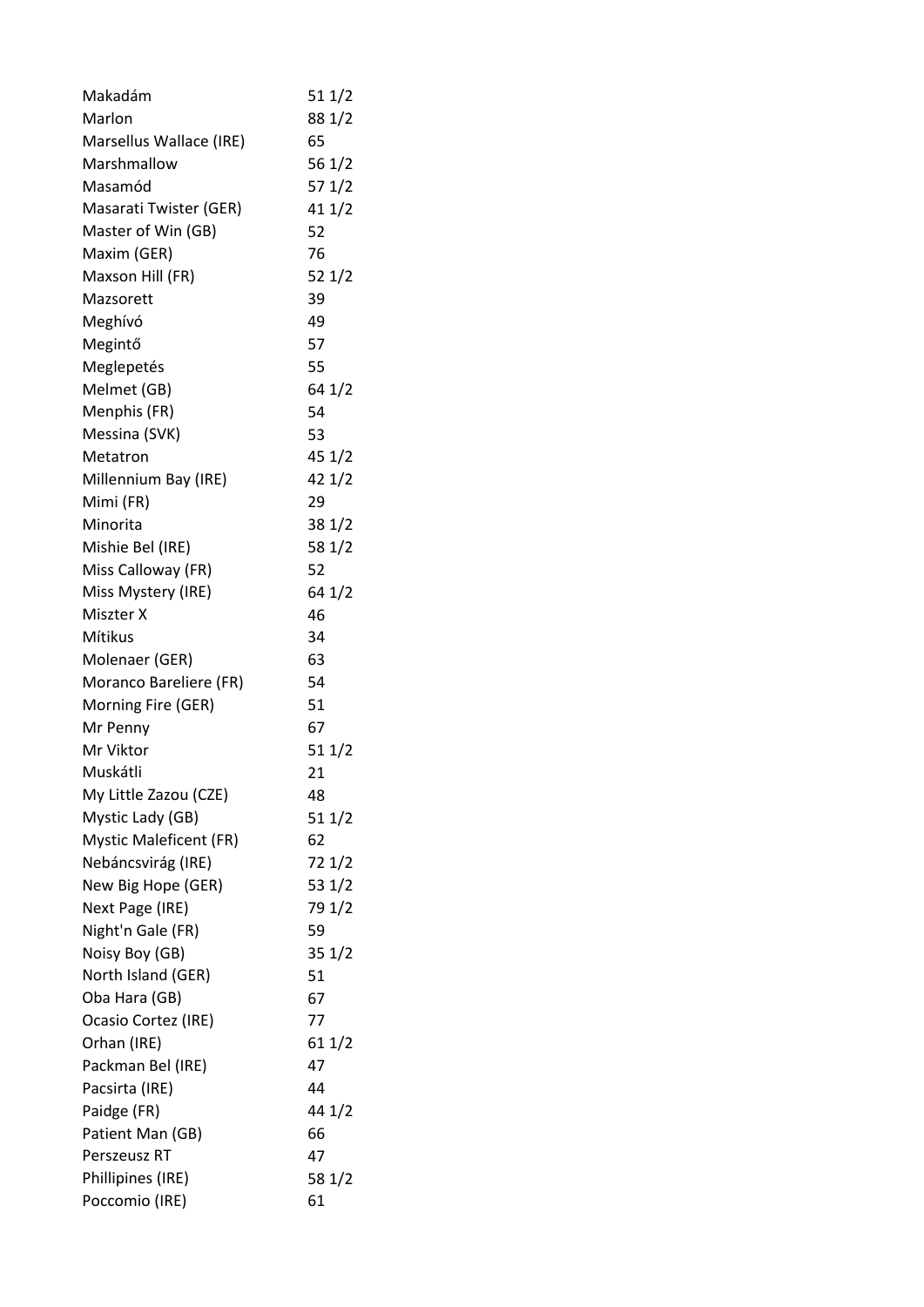| <b>Poker Heart</b>      | 30               |
|-------------------------|------------------|
| Pókerarc                | 45 1/2           |
| Police Chief            | 35               |
| Power Dose (IRE)        | 57               |
| Préri Lady              | 47               |
| President (GER)         | 69 1/2           |
| Princess Emin (IRE)     | 63               |
| <b>Princess Passion</b> | 361/2            |
| Provokativ (GER)        | 49 1/2           |
| Qba Libre               | 57               |
| Qltusz                  | 42               |
| Qngfu Panda             | 63               |
| Qsz Qsz                 | 39               |
| Quint                   | 30               |
| Rain Man                | 47 1/2           |
| Ready As A Rock         | 43               |
| Rébék                   | 60               |
| Rebel's Angel (IRE)     | 66               |
| Régi Csibész (FR)       | 68 1/2           |
| Rémkirály (IRE)         | 71               |
| Ribizli                 | 31               |
| Roan Sparrow (IRE)      | 13               |
| Római Lány              | 56               |
| Rosa Dartle (IRE)       | 621/2            |
| Rosa Sham (FR)          | 62               |
| Rubidium                | 41 1/2           |
| Rubikon                 | 55 1/2           |
| Rudaina (GB)            | 68               |
| Rumba Lady (IRE)        | 49               |
| Run Ripli Forward (IRE) | 42               |
| <b>Running Wild</b>     | 56               |
| Rysk Couver (FR)        | 41               |
| Sabi                    | 46 1/2           |
| Sahara Sun              | 28               |
| Saidin (FR)             | 73               |
| Sally Rose (IRE)        |                  |
| Salvador Dalí           | 62 1/2<br>64 1/2 |
| Sámántánc               |                  |
|                         | 44 1/2           |
| Sambo                   | 47 1/2           |
| Sambo (GER)             | 82 1/2           |
| Samilla                 | 39               |
| Samurai Eagle (CZE)     | 56               |
| Santis                  | 63               |
| Sasha                   | 55               |
| Sáska                   | 37               |
| Scandinavian Lady (IRE) | 69               |
| Schafer                 | 46               |
| Schneerose              | 351/2            |
| Sempelior (GB)          | 58               |
| Senorita Rapido (IRE)   | 63               |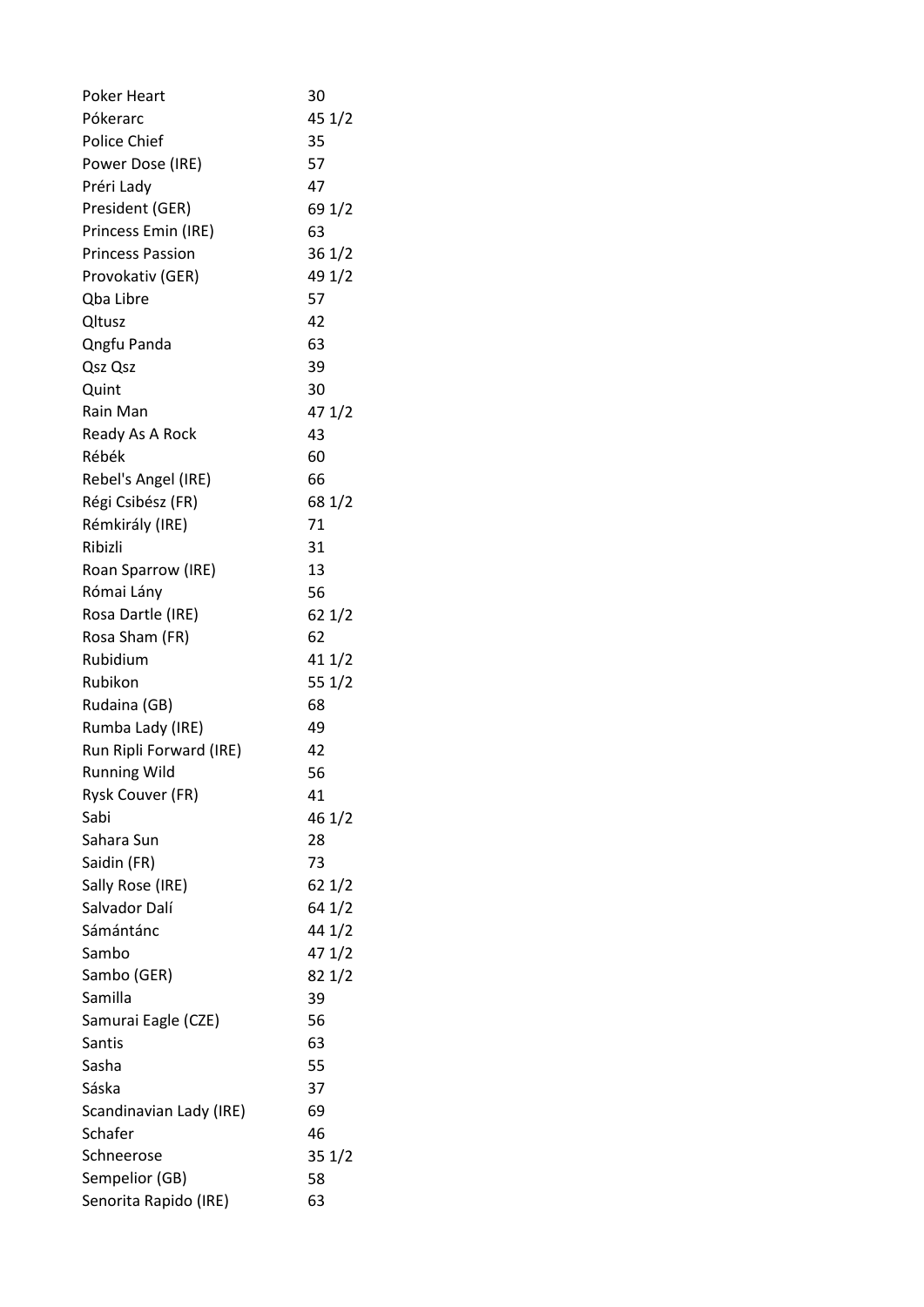| Septon                            | 59       |
|-----------------------------------|----------|
| Serif                             | 56       |
| <b>Seventh Sense</b>              | 47 1/2   |
| <b>Seventy Smile</b>              | 64 1/2   |
| Shifting of Stukko (IRE)          | 67 1/2   |
| Shy Boy                           | 79       |
| Silenus                           | 53 $1/2$ |
| Silk Moon (IRE)                   | 44 1/2   |
| Silver Pepper (FR)                | 72       |
| Sin Lee Loh                       | 43       |
| <b>Simply The Best</b>            | 76       |
| Sir Sheldon (GB)                  | 43       |
| Sir Sherlock (GB)                 | 48       |
| Snitchgetstiches (FR)             | 501/2    |
| Snow Hawk (GB)                    | 67       |
| Solar (GER)                       | 37       |
| Solist (BUL)                      | 29       |
| Somewhere                         | 44       |
| Sonnakay (IRE)                    | 57       |
| Soreano (GER)                     | 451/2    |
| Sorento                           | 56       |
| Spartan Devil (IRE)               | 771/2    |
| Sprinter                          | 471/2    |
| Stamina (GER)                     | 511/2    |
| <b>Star Red Dwarf</b>             | 45 1/2   |
| Stolen Dream (GB)                 | 60       |
| Stolen Time (IRE)                 | 49 1/2   |
| <b>Stone Sober</b>                | 68       |
| Stoneheart (GB)                   | 53       |
| Stream (GB)                       | 62       |
|                                   | 68       |
| Streif (IRE)                      |          |
| Strong (GB)                       | 60       |
| Success de Cerisy (FR)<br>Sudoku  | 46       |
|                                   | 46 1/2   |
| Sugarbird (IRE)<br>Suhanó Üstökös | 57       |
|                                   | 63       |
| Sunshine Meadow (FR)              | 45 1/2   |
| Supergirl                         | 48 1/2   |
| Supreme                           | 33       |
| Surprise of Devil (IRE)           | 65       |
| Surprise of Easter                | 59       |
| Surrogate                         | 48 1/2   |
| Sweet Siccu (IRE)                 | 63       |
| Sword of Lucky (IRE)              | 64       |
| Szegfű                            | 46       |
| Szigliget (IRE)                   | 58       |
| Szokatlan                         | 67 1/2   |
| Szumátra                          | 49 1/2   |
| Szurya (GER)                      | 40 1/2   |
| Tábornagy                         | 61 1/2   |